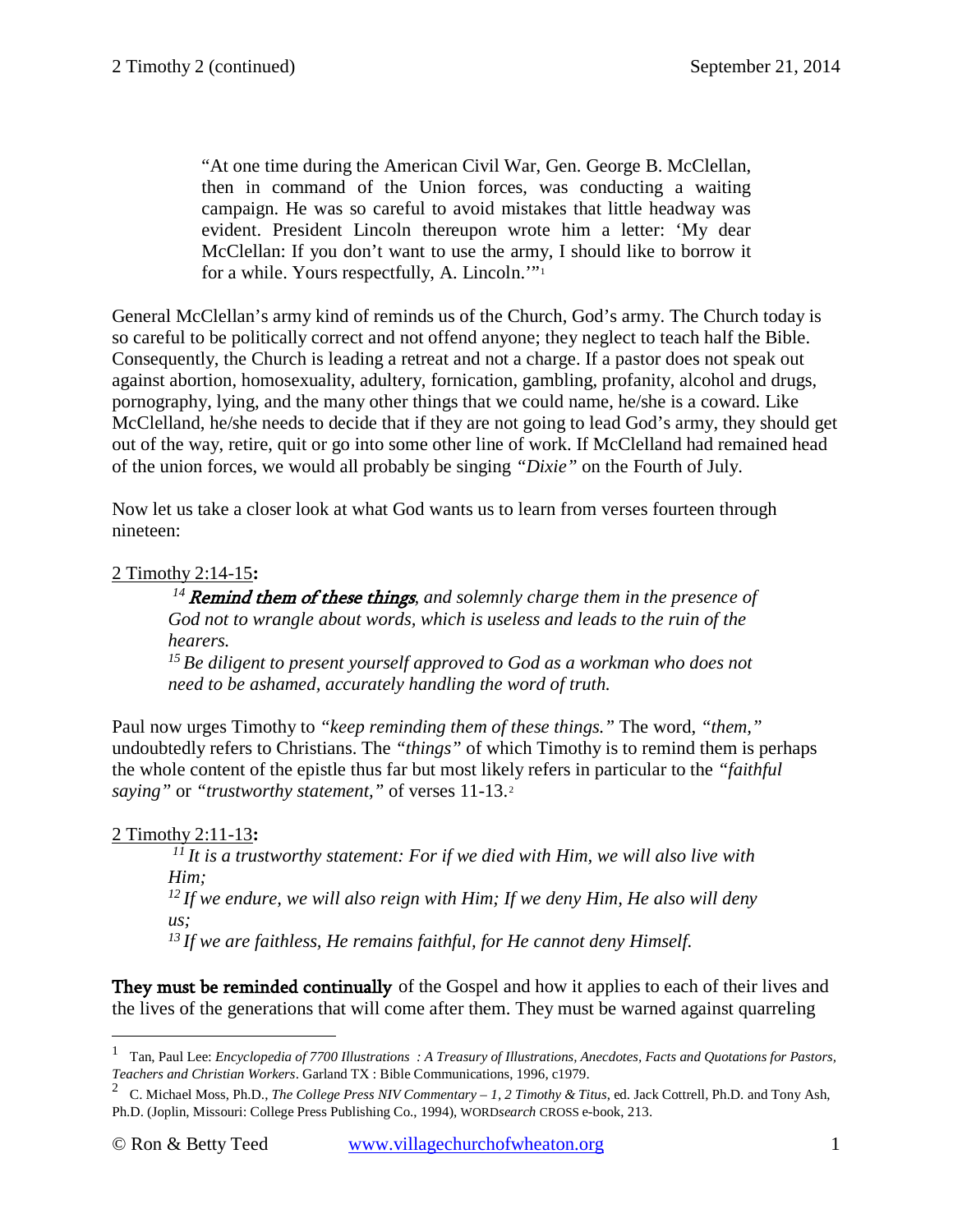about words; it is of no value, and only ruins those who listen to such arguments. Paul explained this quite specifically in his first letter to Timothy.

### 1 Timothy 6:3-5 (NLT):

*3 Some people may contradict our teaching, but these are the wholesome teachings of the Lord Jesus Christ. These teachings promote a godly life. 4 Anyone who teaches something different is arrogant and lacks understanding. Such a person has* an unhealthy desire to quibble over the meaning of words. *This stirs up arguments ending in jealousy, division, slander, and evil suspicions. 5 These people always cause trouble. Their minds are corrupt, and they have turned their backs on the truth. To them, a show of godliness is just a way to become wealthy.* 

Paul now moves on in verse 15 to contrast the lies of the false teachers to what Timothy is to do with the Word of God. It is quite common for false teachers to sit around arguing about words. Some believing Christians get caught up doing this as well. You do not want to waste time or look foolish by debating things that are not important to being a good worker for God. Curiosity about things in the Bible is natural, but spending a great deal of time trying arguing about how many angels can fit on the end of a pin is simply not necessary. Timothy, however, is called to do his very best in order to be approved of by God as to how he explains God's Word of truth. Paul wrote this to the Corinthians:

### 2 Corinthians 10:18**:**

*18 For it is not he who commends himself that is approved, but he whom the Lord commends.* 

God expects Timothy to do his very best as God's worker entrusted to teach and represent God's Word. Timothy's goal should be that he do his very best for God so that he never need be ashamed. Any workman should be ashamed if he/she does shoddy work. For Timothy to be unashamed he must handle God's Word accurately. He must not add anything to it or remove anything from it, as false teachers do. Nor is he in any way to misinterpret it as many false teachers do.

Now possibly one or more of you is thinking, "This is for pastors and teachers, it doesn't apply to me." But that is not so. Verse 15 applies to everyone. Pastors and teachers, however, will be held doubly accountable as to whether or not they obey it (James 3:1).

The King James Version begins verse 15 with "Study to show thyself [yourself] *approved... "*Since this verse is talking about accurately handling the Word of truth, *"study"* seems appropriate. How else are you going to understand the Scripture and be able to live it unless you have studied it enough to make it a vital part of you and your life? How can you present yourself to God as a workman if you have not familiarized yourself with the tools, the Bible? How can you do these things without reading the Bible every day?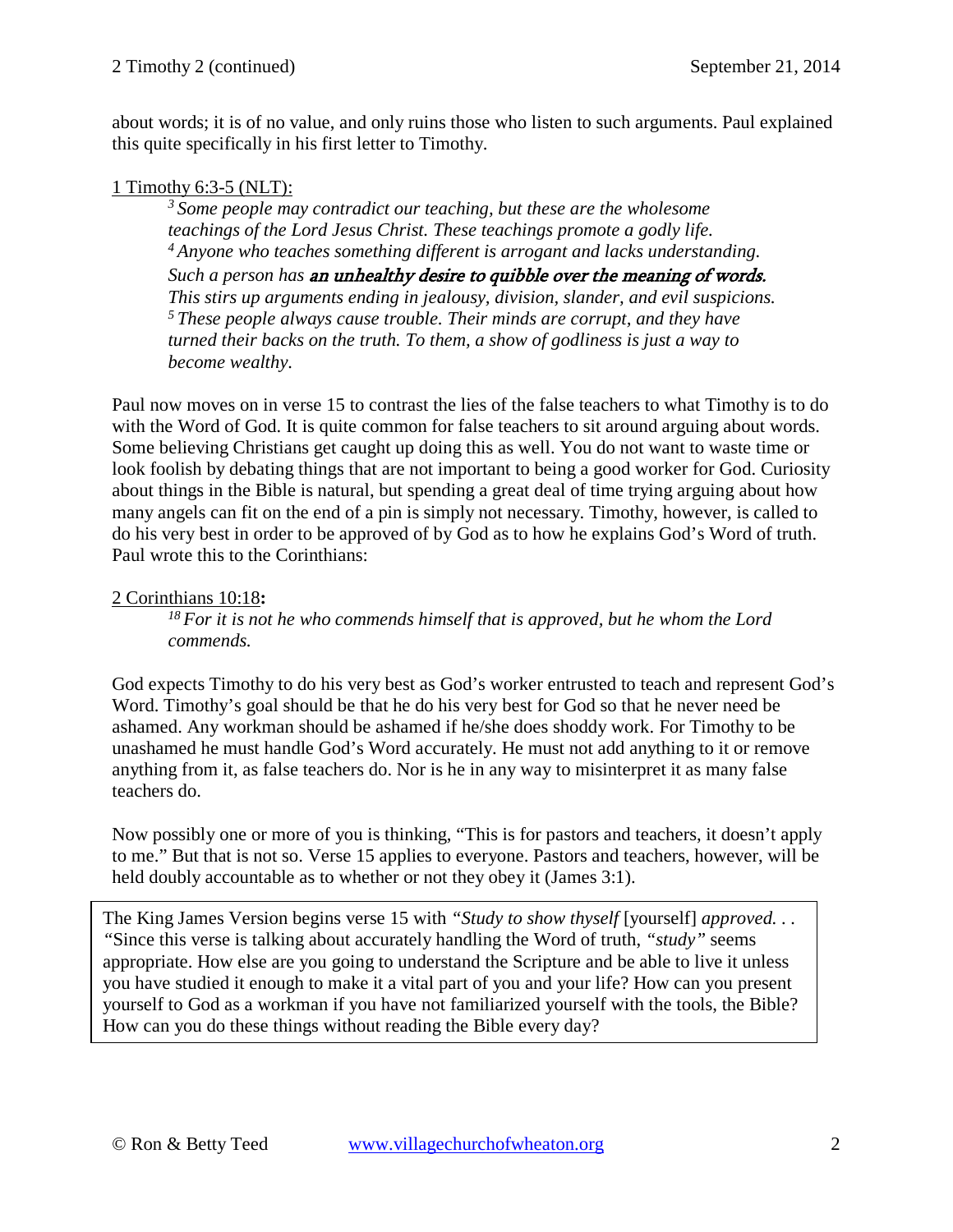In addition, to handle the Word accurately also suggests that you understand the relationship of the Old and New Testaments and that you are aware of which passages teach the various doctrines.

Therefore each Christian is individually responsible to read and study the Bible so that when a younger Christian or an unbeliever asks a question he or she can answer it accurately: *"as a workman who does not need to be ashamed."*[3](#page-2-0)

First Paul tells Timothy what he must do in verses 14 and 15, and then in verses 16-18 He tells Timothy what he should not do.

He is first to *"avoid meaningless chatter."* Paul made this pretty clear right at the beginning of his first letter to Timothy:

### 1 Timothy 1:5-7 (NLT):

*5 The purpose of my instruction is that all believers would be filled with love that comes from a pure heart, a clear conscience, and genuine faith. 6 But some people have missed this whole point. They have turned away from these things and spend their time in meaningless discussions.* <sup>7</sup> They want to be known as teachers of the law of Moses, but **they don't know** what they are talking about, *even though they speak so confidently.*

Such chatter directs people to the wrong path, which only leads to more ungodly thoughts and behavior. Think of the churches that have climbed aboard the wagon to legitimize homosexuality and same-sex "marriage." Do you believe that such churches are leading those who do not know any better away from God? You bet your life they are!

In verse seventeen Paul tells us that this kind of teaching will spread like gangrene. The *Tyndale Bible Dictionary* has this to say about Gangrene: "Death of tissue due to loss of the vital blood supply to that part of the body. Often the most distal [outer<sup>[4](#page-2-1)</sup>] tip of an extremity, such as fingertips or toes, will turn black and surgeons will amputate the dead part to prevent extension and harm to more of the limb or to life itself."<sup>[5](#page-2-2)</sup> Sounds like Paul is saying that the only remedy for false teaching is to cut it out, remove it completely from the Body, the Church.

Then Paul identifies a couple of these false teachers, Hymenaeus and Philetus.<sup>[6](#page-2-3)</sup> Hymenaeus is not a common name and could be the same man Paul had referred to in [1 Timothy 1:20.](http://www.crossbooks.com/verse.asp?ref=1Ti+1%3A20) There

<span id="page-2-0"></span><sup>3</sup> *" . . . always being ready to make a defense to everyone who asks you to give an account for the hope that is in you, yet with gentleness and reverence"--*1 Peter 3:15.

<sup>4</sup> Brackets mine.

<span id="page-2-2"></span><span id="page-2-1"></span><sup>5</sup> Elwell, Walter A. ; Comfort, Philip Wesley: *Tyndale Bible Dictionary.* Wheaton, Ill. : Tyndale House Publishers, 2001 (Tyndale Reference Library), S. 513.

<span id="page-2-3"></span><sup>6</sup> In the history of Hymeneus and his companions, and in their bold and anti-Christian teaching which had overthrown the faith of some, we cannot fail to see the fulfillment of what Paul had said many years previously, in his farewell address to the elders of the church in Ephesus: "I know that after my departing grievous wolves shall enter in among you, not sparing the flock; and from among your own selves shall men arise, speaking perverse things, to draw away the disciples after them" [\(Acts 20:29f\)](http://www.crossbooks.com/verse.asp?ref=Ac+20%3A29). It was in the Ephesian church that Hymeneus and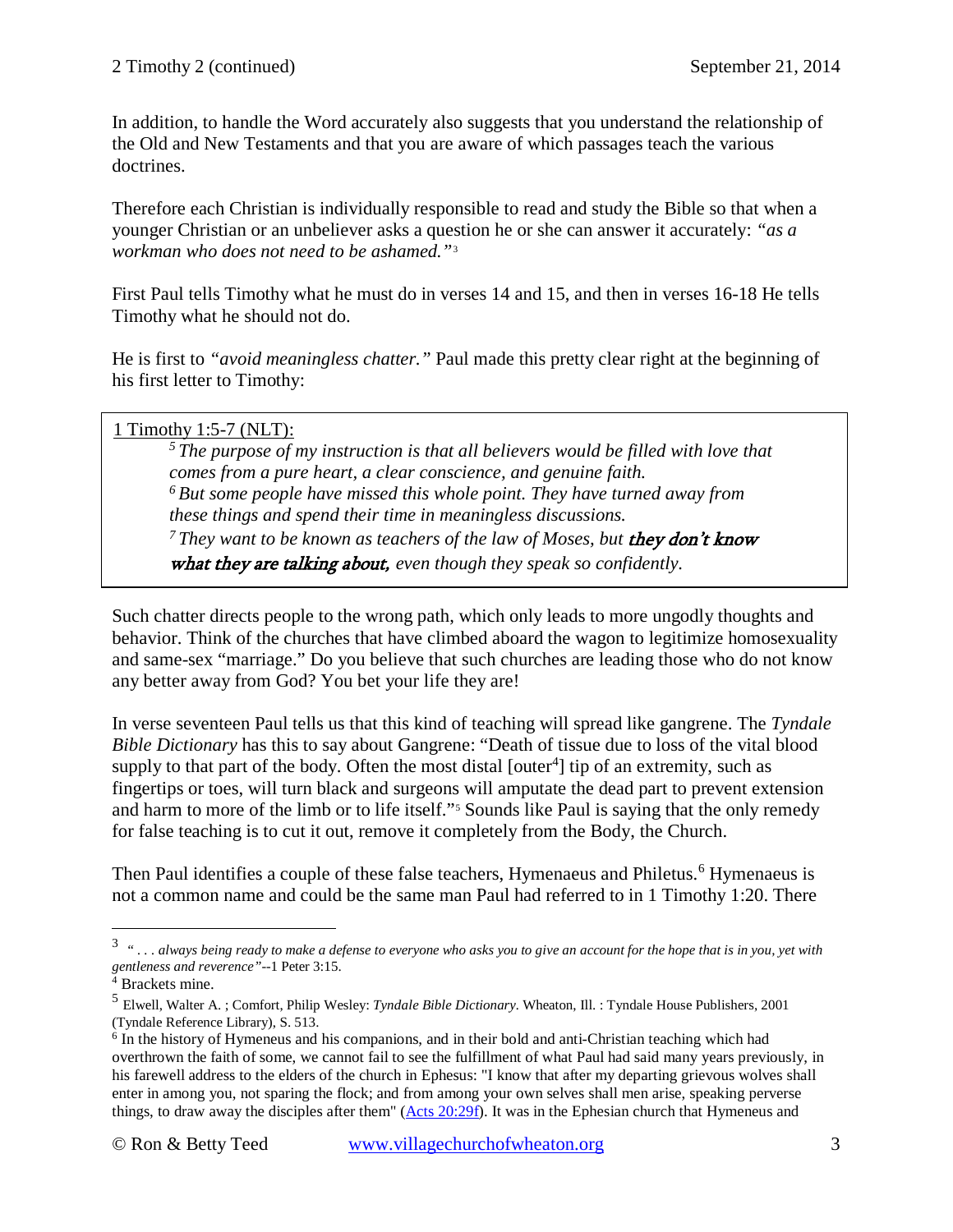Paul stated that he had handed him, along with Alexander, *"over to Satan to be taught not to blaspheme."* Hymenaeus is accompanied in his teaching by Philetus, about whom there is no further information that we have been able to find..

Both of these dunderheads for one reason or another decided to teach something that they had created in their own minds in contradiction to the true Word of God. They claimed that the resurrection had already taken place, saying that the day of the Lord had already come, and thus misled people which could well have caused them at that time not to accept Christ as Savior. Paul had warned Timothy earlier about this in:

## 1 Timothy 6:20-21 (NLT):

<sup>20</sup> Timothy, guard what God has entrusted to you. **Avoid godless, foolish** discussions with those who oppose you with their so-called knowledge. *<sup>21</sup>*Some people have wandered from the faith by following such foolishness. *May God's grace be with you all.* 

## 2 Timothy 2:19:

*Nevertheless, the firm foundation of God stands, having this seal, "The Lord* knows those who are His," *and, "Everyone who names the name of the Lord is to abstain from wickedness."* 

Paul is simply saying here that anything from God is built on a rock solid foundation. He will endure and His will will be done, and false teachers will not be able to change that.

Paul then quotes two inscriptions from the Old Testament.

"Inscriptions on foundation stones indicate either ownership or purpose of the structure. Here there are two inscriptions with which this foundation is 'sealed.' The first, 'The Lord knows those who are his,' is very similar to Numbers 16:5."

# Numbers 16:4-7 (NLT):

*4 When Moses heard what they were saying, he fell face down on the ground. 5 Then he said to Korah and his followers, "Tomorrow morning the LORD will show us who belongs to him and who is holy. The LORD will allow only those whom he selects to enter his own presence.* 

*6 Korah, you and all your followers must prepare your incense burners.* 

*7 Light fires in them tomorrow, and burn incense before the LORD. Then we will see whom the LORD chooses as his holy one. You Levites[8](#page-3-1) are the ones who have gone too far!"* 

Alexander and Philetus had arisen. The gangrene-like nature of their teaching has already been described. John Rutherfurd, *The International Standard Bible Encyclopedia*, ed. James Orr (Chicago: Howard-Severance Co., 1915), s.v. "HYMENAEUS," WORD*search* CROSS e-book.

<span id="page-3-0"></span><sup>7</sup> Op. cit, Moss.

<span id="page-3-1"></span><sup>8</sup> Descendants of Levi, one of the sons of Jacob and Leah. Some of the *Levites* were religious teachers. Others took care of the Tabernacle, and later, the Temple. Only *Levites* who were descendants of Moses' brother Aaron could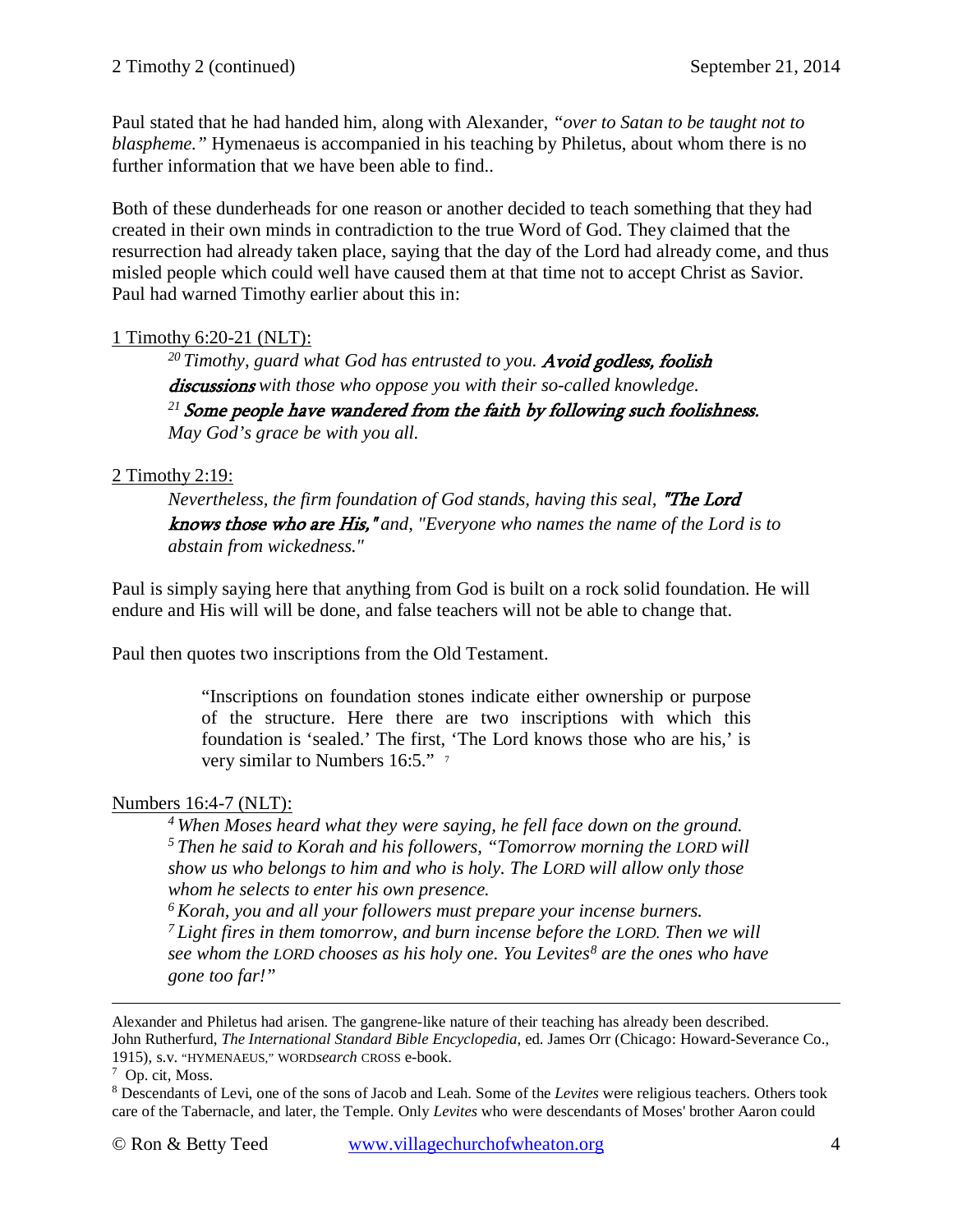"The context is the rebellion of Korah, Dathan and Abiram against Moses and ultimately against God. There God clearly distinguishes between those loyal to him and those in rebellion. Paul contends that is what God will do in the church at Ephesus.

"Several OT passages have been suggested as the background for the second inscription, "Everyone who confesses the name of the Lord must turn away from wickedness."[9](#page-4-0) The true servant of the Lord demonstrates that he belongs to him by turning 'away from wickedness,' a direction opposite that of the false teachers."[10](#page-4-1)

----------------------------------------------

"Someone has illustrated love as the fulfilling of the law in this way: A woman was married to a man whom she did not love. He made her get up every morning at five o'clock, cook his breakfast, and serve it at six o'clock sharp. He made her wait on him, and was exacting in his demands on her time. Her life was made miserable trying to satisfy the requests of her husband. Finally he died.

"After a few years she married again. This time she married a man whom she really loved. One day while clearing out some old papers, she came across the strict set of rules her former husband had written out for her to obey. Carefully she read them over. "Get up at five. Serve breakfast at six sharp." On and on she read.

"Then she stopped and thought, and realized that she was fulfilling every single one of his demands, but she had not realized it because this time she was doing it for love's sake. So it is not difficult to serve the Lord Jesus when we really love Him."[11](#page-4-2)

What kind of servant are you today? Do you take part in senseless bickering about meaningless subjects? Do you know where to find the passages explaining salvation in your Bible? Have you set aside time every day to read your Bible so that you can know what God expects of you and teach it to others when the opportunity arises? We should always be ready to give an answer for the hope within us, 1 Peter 3:15 (TLB):

become priests.

Henrietta C Mears, *What the Bible is All About*, (Ventura, CA: Regal Books, 1998), WORD*search* CROSS e-book, Under: "LEVITES".

<span id="page-4-0"></span><sup>9</sup> [Lev 24:16;](http://www.crossbooks.com/verse.asp?ref=Lev+24%3A16) [Num 16:26;](http://www.crossbooks.com/verse.asp?ref=Nu+16%3A26) [Josh 23:7;](http://www.crossbooks.com/verse.asp?ref=Jos+23%3A7) [Isa 26:13;](http://www.crossbooks.com/verse.asp?ref=Isa+26%3A13) [52:11;](http://www.crossbooks.com/verse.asp?ref=Isa+52%3A11) [Ps 6:8;](http://www.crossbooks.com/verse.asp?ref=Ps+6%3A8) [34:14;](http://www.crossbooks.com/verse.asp?ref=Ps+34%3A14) [Prov 3:7.](http://www.crossbooks.com/verse.asp?ref=Pr+3%3A7)

<span id="page-4-1"></span><sup>10</sup> Op cit., Moss, pp. 215-217.

<span id="page-4-2"></span><sup>&</sup>lt;sup>11</sup> Tan, Paul Lee: Encyclopedia of 7700 Illustrations : A Treasury of Illustrations, Anecdotes, Facts and Quotations for Pastors, Teachers and Christian Workers. Garland TX : Bible Communications, 1996, c1979